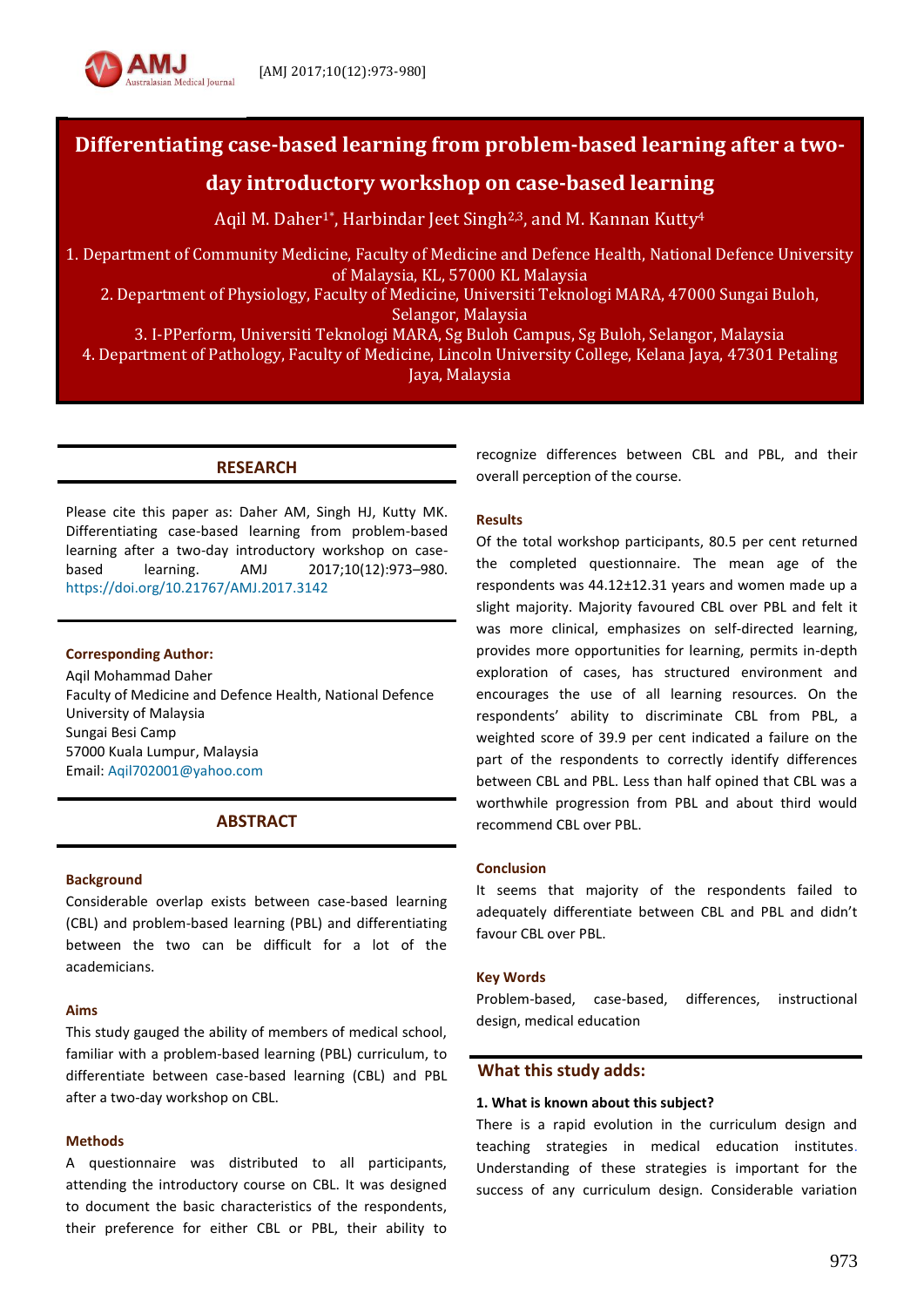

exists in the understanding of CBL and PBL among academicians.

### **2. What new information is offered in this study?**

- Faculty members Failed to recognize the differences between CBL and PBL.
- Faculty members didn't recommend CBL over PBL.

# **3. What are the implications for research, policy, or practice?**

Full understanding of the teaching paradigm is required before implementation.

# **Background**

The medical curriculum has witnessed a significant transition in its design, scope of teaching and in the method of its implementation over the years. The first transition was a move from the typical subject-based to a problembased learning (PBL) curriculum, particularly in the preclinical years. McMaster University was credited for the introduction of PBL into the medical curriculum in 1969 and it has since spread to numerous medical schools throughout the world. $^{1}$  In general, PBL consists of purposefully designed problems that act as triggers to student learning. It has been suggested to have advantages over the typical subjectbased curriculum in terms of making the relevance of basic sciences in clinical practice more obvious; greater teaching exploration and student participation; and better knowledge application while at the same time providing a vehicle for integration of different medical disciplines.<sup>2</sup> PBL is believed to have the potential to prepare students more effectively for future learning with its emphasis on learning as being "constructive, self-directed, collaborative and contextual".<sup>3</sup>

The implementation of PBL, however, seems to vary from one institute to another, depending on the philosophy of the faculty and the available resources,<sup>4</sup> and it is therefore uncertain if all the four major domains are achieved equally at all medical schools.

CBL is a more recent innovation in the medical curriculum. It is designed to engage students in discussion of specific scenarios that resemble or are real clinical examples. It is also student-centred; permitting intense interaction between the learners as they build their knowledge and work together as a group to examine the clinical case. Although differences between CBL and PBL have been documented, considerable overlap nevertheless exists between the processes used in these two teaching modes, creating some confusion in the minds of many

academicians. Srinivasan et al.<sup>5</sup> demonstrated a comparison between PBL and CBL in clinical case teaching. The similarities lie in students' approach in eliciting presenting problem, use of same case for subsequent session and the ability to ask, interact and discuss among the group. The differences however could be summarised in the following Table 1.

| N              | Domain        | <b>PBL</b> | <b>CBL</b>        |
|----------------|---------------|------------|-------------------|
| $\mathbf{1}$   | Initial topic | Not known  | Known             |
| $\overline{2}$ | Beforehand    | N٥         | Some preparation  |
|                | Preparation   |            |                   |
| 3              | Facilitator's | Provide    | Provide direction |
|                | role          | limited    |                   |
|                |               | direction  |                   |
| 4              | Data-seeking  | Allowed    | Not allowed       |
| 5.             | After session | Applicable | Not applicable    |
|                | preparation   |            |                   |
| 6              | Learning      | Identified | Identified before |
|                | objectives    | during the | the session       |
|                |               | session    |                   |

| Table 1: Comparison between PBL and CBL in clinical case |
|----------------------------------------------------------|
| teaching                                                 |

In general, the basic elements of CBL are not different from those of PBL but the main divergence perhaps lies in the domain of exploration from the students' perspective. In PBL, the students explore the problem through purposefully designed triggers from which they acquire the skills to identify the problem(s) and consequently identify gaps in their knowledge and then map out their learning objectives. The tutor's role is generally passive; primarily to ensure that students remain on track. However, this process demands greater analytic abilities, rationalization, and synthesis of knowledge, and good communication skills from the students.<sup>6</sup> In contrast, in the CBL, the learning objectives are identified early and the students prepare according to these objectives. The tutor guides the group through focused questions to drive them along the learning objectives and arrive at a diagnosis. 5,7,8

Whilst the similarities and differences between these two teaching paradigms have been documented in the literature there is no gold standard or bench mark to gauge the precise effectiveness of these two approaches to teaching and learning. Despite this, there remains a view in some medical schools of the necessity to evolve to a better model that embraces the required competencies of future medical graduates.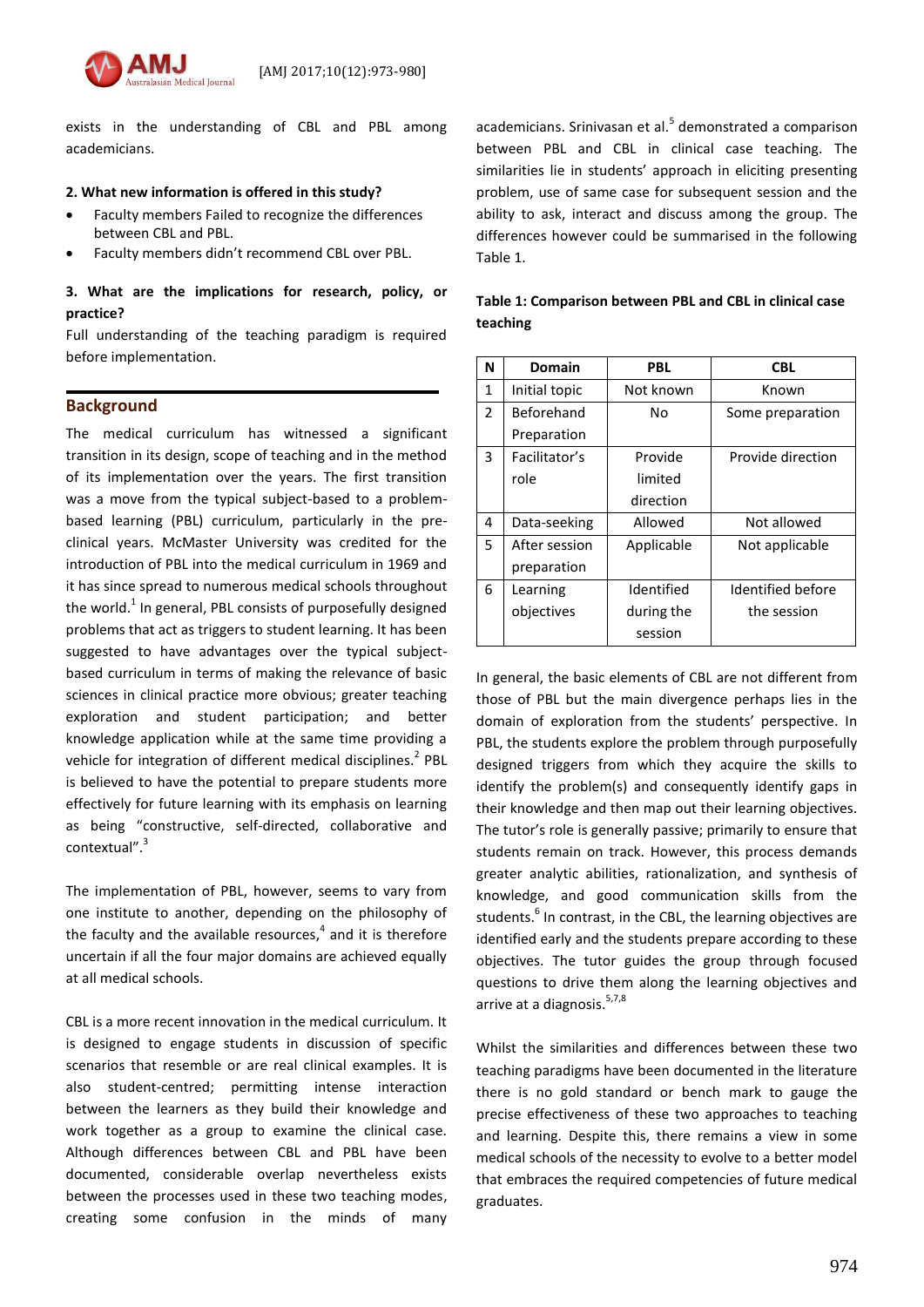

The Faculty of Medicine at Universiti Teknologi MARA (UiTM), is a 12-year-old medical school. Its medical curriculum is system-based and hybrid incorporating the conventional didactic mode of teaching with some PBL sessions that are introduced from as early as year 1 and continue through to year 2. Each PBL package consists of a scenario or vignette with triggers to be discussed in two 2 hour sessions, over two weeks. Students usually start the session with no prior knowledge about the case. Lecturers act as facilitators during these sessions to guide the students, wherever necessary, so that they attain appropriate learning objectives of the curriculum.

In line with vision of Malaysian qualification agency of continuous quality improvement and in its endeavour to improve its teaching learning methods, the Faculty of Medicine UiTM, recently planned to replace the PBL with CBL. It is felt that CBL might be more appealing to the learners as it requires lesser effort of preparation and more clinically oriented. To prepare the faculty members to this new approach to learning, a two-day CBL introductory workshop was held. It also aimed to feel the views of the faculty about the new paradigm of teaching. Topics covered during the workshop were, overview and definition of CBL, how it is prepared, how it is implemented and an overview of its divergence from PBL.

Most of the staff members had varying teaching experiences and exposure to PBL but no previous experience in CBL. Given the diverse background of the staff and their varied teaching experiences and exposure to PBL, we hypothesized that this might affect their ability to clearly recognize the differences between CBL and PBL even after the workshop. This study therefore aimed at assessing the faculty's ability to differentiate between PBL and CBL, overall perception of CBL and its preference of PBL or CBL after a two-day introductory workshop on CBL.

# **Method**

#### **Procedure**

Academic staff of the Faculty of Medicine, UiTM, who were involved in the facilitation of PBL and attended the two-day workshop on CBL, were recruited into this study. A verified questionnaire was distributed to the participants immediately upon completion of the workshop and the completed questionnaire was collected on the spot.

The questionnaire was developed earlier, based on the available literature to identify areas related to both BPL and CBL with special emphasis on the differences that are cited in the literature and could be captured by a trainer.  $5,8,9$  It consisted of four sections; the basic characteristics of the respondents, questions about their preferences for CBL or PBL, discriminatory questions highlighting differences between CBL and PBL and respondent's overall perception of the CBL.

#### **Statistical analysis**

Data were entered and analysed using statistical tests in SPSS version 20. Descriptive statistics were calculated for all variables. Numerical variables were summarized by mean ±SD, and categorical variables were summarized by frequency and percentage. Answers regarding preference were scored as 'no', 'yes' and 'not sure'. Answers to questions about the main differences were also scored as 'no', 'yes' and 'not sure'. Score of correct answers for each respondent was computed by summing up the correct answers to obtain a score from 0–9 for each participant. The correct answers score was then weighted to 100. We tested the hypothesis that the correct answer score is different from 50 (that favours the ability to discriminate or otherwise) using one sample t test. Internal consistency of the questionnaire was assessed with Cronbach's alpha.

#### **Results**

Of the 72 staff members who participated in the workshop, 80.5 per cent returned the completed questionnaire. There was a slight female majority in the respondents. The age of the respondents ranged from 28–80 years and their teaching experiences ranged from six months to over forty years. The average duration of teaching PBL for the whole group was just under six years. More than half were PhD holders and a small fraction were non-medical doctors. About two thirds were regular facilitators of PBL sessions (Table 2). In terms of internal consistency, questions about preference reached 0.86, questions about differences had 0.73 while those about overall perception had 0.91 level of consistency.

Table 3 presents the responses to statements comparing CBL to PBL. Majority favoured CBL over PBL as they considered it being more clinical, emphasizing self-directed learning, providing more opportunities of learning, permitting in-depth exploration of cases, having structured environment and encouraging the use of all learning resources. Less than half thought of CBL as being better at improving diagnostic skills, efficiency in the use of time, assessment of students, emphasis on concept and skills, and promotion of professional attitude. With regard to whether CBL provides greater emphasis on understanding the topic, allows more student participation, ensures that all students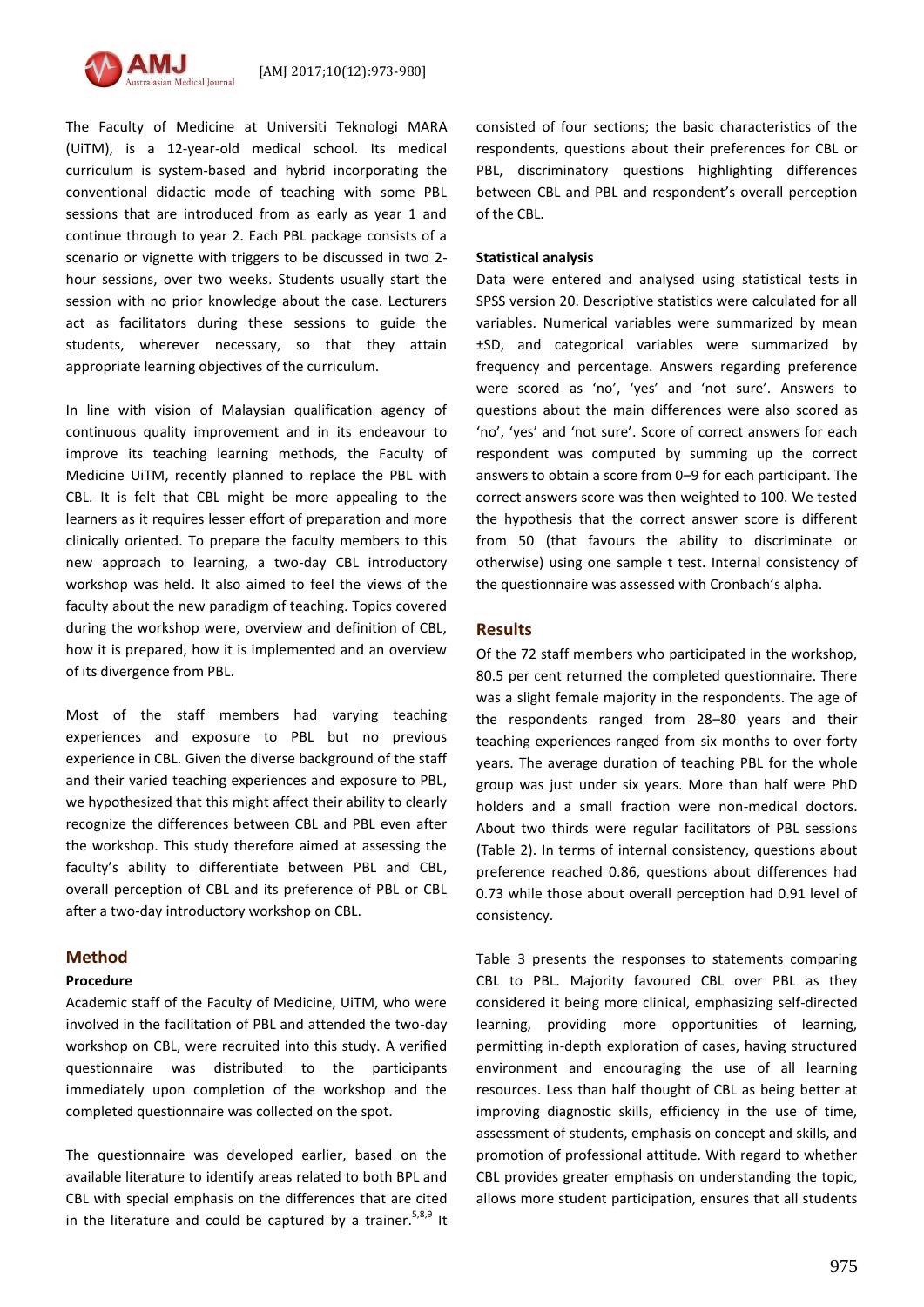

participate, and provides for greater improvement in lateral thinking than PBL, the responses were inconclusive.

Table 4 shows the responses to questions which are stipulated to discriminate PBL from CBL. The respondents were unanimous in their view that students' need to prepare before a CBL session. However, about two-thirds wrongly indicated that additional homework is required after the CBL session. Similarly, more than half wrongly indicated that CBL adopts open-inquiry approach. A significant fraction wrongly believed that the tutor plays a passive role in CBL. With regard to arriving at a diagnosis, majority agreed that a diagnosis has to be reached by the students without guidance from the facilitator. Majority correctly indicated that a single scenario is used in CBL. Over two-thirds wrongly thought that students are not required to formulate questions during CBL session. A large majority indicated wrongly that students are allowed to look up resources during the CBL session. More than half answered correctly that students are required to present during CBL sessions. The mean weighted score of correct answers was 39.85 per cent and it was significantly (*p*<0.001) lower than the required 50 per cent, indicating a failure of the respondents to correctly identify differences between CBL and PBL.

Table 5 presents the respondents' attitude towards the CBL workshop. More than half agreed that the objectives of the workshop were clear and a similar proportion favoured the competency of the instructor. Over half endorsed that differences between CBL and PBL were highlighted during the workshop. It is observable that less than half agreed that they could differentiate between CBL and PBL. About 41.1 per cent of the respondents felt that CBL is a worthwhile progression from PBL, while less than a third recommended CBL over PBL.

Analysis did not display any difference in the proportion of correct answers or CBL preference by designation, level of engagement in PBL facilitation, basic degree, and postgraduate qualification or by discipline. A small to medium negative correlation was noticed between years of facilitating PBL and the CBL preference score (r=-0.288, p=0.033).

### **Discussion**

The transition from one curriculum design to another encompasses effort, time and preparation and might be troublesome to students and faculty.<sup>10</sup> The result of this study was expected to highlight the ambiguity surrounding the differences between CBL and PBL and therefore blurring the ability to differentiate between these two. Irrespective of the characteristics, authentic pedagogy should involve knowledge construction, disciplined inquiry, and transferability of information and concepts.<sup>11</sup>

While the reason for the finding that the majority thought that CBL was more clinical than PBL (Table 3) is uncertain. It might be attributed to their understanding that students are discussing a single clinical scenario with the aim of reaching a diagnosis. Whereas in the PBL, the students are required to probe the problem to identify their learning objectives and making the correct diagnosis is not the primary objective. However, literature shows that PBL is not just restricted to the learning of basic and laboratory sciences, but it encompasses the learning of clinical sciences, as evident from its implementation into family medicine and other disciplines.<sup>8</sup> All PBL packages in the preclinical years at the Faculty of Medicine, UiTM are clinically related, but the emphasis is on the learning of the related basic medical and laboratory sciences through these problems.

Participants also thought that CBL emphasizes more on selfdirected learning than does PBL (Table 3). This again reflected a poor understanding of the differences between PBL and CBL by the participants. Although the two paradigms are meant to emphasize self-directed learning,<sup>9</sup> students in the PBL are expected to act more independently with minimal guidance from the tutor and without prior knowledge or preparation about the case. $^{12}$ 

Although the staff members were aware of the pre-session preparation required in CBL (Table 4), which probably marks the main difference between CBL and PBL, majority of the respondents still reported that students are required to do additional homework after the CBL session. Once again, it reflects a remarkable misunderstanding. It is possible that the respondents might have wrongly assumed that students act in a similar manner to that of the currently implemented PBL at UiTM. The structure of CBL mainly differs from that of PBL in that learning objectives in the former are already identified by the tutor and given to the students in advance. 5,9,13

The answer where more than half thought that the lecturer plays a passive role in CBL is surprising (Table 4), as the need for an active role of the facilitator in CBL was emphasized during the workshop. It is well accepted that the main reason for changing the teaching paradigm into problembased was the dissatisfaction with the conventional didactic approach that is predominantly passive, teacher-centred and does not prepare the graduates for real life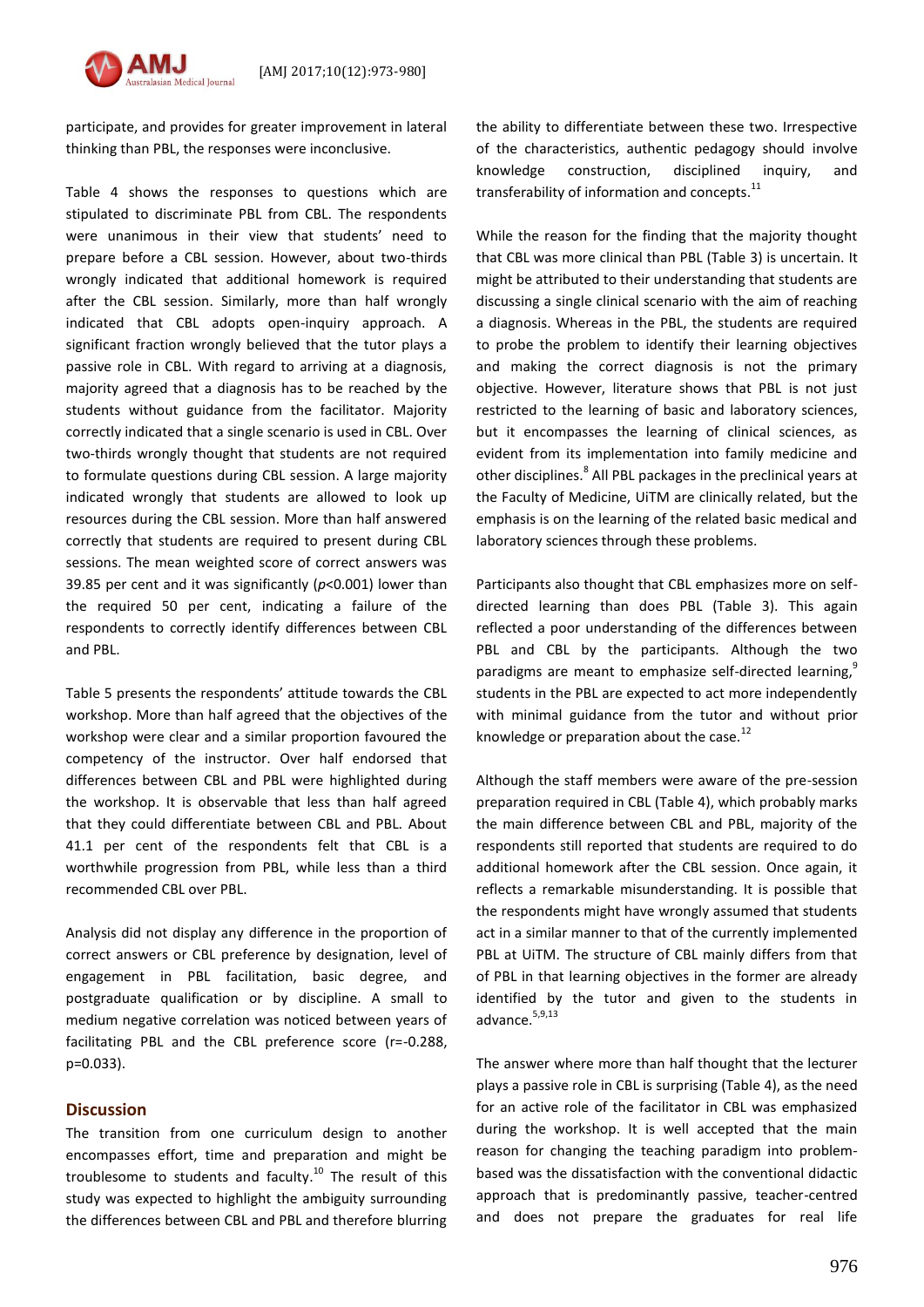

experience.<sup>14</sup> PBL emphasizes on self-directed learning, where the role of facilitator is passive and the students are encouraged and required to elaborate, justify and extend their thoughts to achieve the appropriate learning objectives by themselves and with little assistance from the tutor. <sup>15</sup> However, with the inclusion of more clinical scenarios to better prepare the students for their professional life in dealing with patients afterwards, the need arose for an active role for the tutor. The tutor is expected to explain certain clinical terms that students do not understand, highlight facts about disease process and stimulate clinico-pathological reasoning. <sup>16</sup> Thus, the role of tutor in the CBL was conceived to be one that is more active than passive.<sup>17</sup> Moreover, despite the understanding of a less active role of the facilitators in PBL, many staff in our faculty still play active roles during PBL sessions because of the assumption that leaving the students without a definite answer might be regarded as misleading.<sup>18</sup> Given this practice by some facilitators during a PBL session, it is conceivable that this might be one of the reasons why the respondents thought that CBL is less tutor-centered.

The finding of a vast majority of respondents wrongly thought that students in CBL are allowed to use additional resources, once again reflects on their lack of understanding of the philosophies behind PBL and CBL. The students in CBL are usually provided with articles and learning resources about the topic and the group is then assigned the role to present the material. In contrast, in PBL the students are required to use additional resources either during or after the PBL sessions.

The instructor/convener of the workshop was invited from a renowned institute overseas and had conducted similar workshops in different countries and was therefore assumed to have greater expertise and experience to effectively deliver the topic. The difficulty in identifying the differences between PBL and CBL might also reflect on the conduct of the workshop, or on the varied understanding of the participants. The instructor might not have adequately portrayed the important aspects of the CBL compared to PBL to participants who were already familiar and perhaps a little biased towards PBL. Moreover the lack of exposure of the respondents to published reports on CBL might be another important reason. Interestingly, the participants who attended the workshop felt that the instructor was competent and about half of respondents felt that the differences were clearly highlighted. Hitherto, social desirability bias might have influenced the responses. Besides this, the source of the confusion might also be attributed to the way in which the hybrid curriculum and PBL is implemented in our institute that mimics CBL. Another factor that could affect the results is the varying teaching experience of the study sample.

Overall, from the responses of the participants it appears that the participants generally had poor understanding of the core differences between CBL and PBL (Tables 3 and 4). Regardless of the aim of CBL, it is considered by many as a variant of PBL, as it shares many characteristics in structure and implementation.<sup>8</sup> A clear understanding of the philosophies and concepts of PBL and CBL is necessary for differentiating between the two. It is important that the academic staff fully understand the concepts, structure and processes in PBL and CBL before either of these can be effectively implemented. It was with this in mind that a workshop on CBL was held by the Faculty of Medicine and the findings indicate the need for more training of the staff for an effective implementation of CBL. Although the emphasis was not to evaluate the workshop but to highlight ambiguity between the two teaching paradigm, a more relevant approach would be familiarizing the trainers with the new teaching paradigm, then subjecting them to a practical training of constructing and implementing CBL with inclusion of students as a real teaching experience. The evaluation of such training would be accomplished with pre and post design method of assessing the changes in knowledge and perception of the trainers.

# **Conclusion**

It seems that majority of the respondents failed to adequately differentiate between CBL and PBL and didn't favour CBL over PBL. It is unclear what their choice was based on, but it might be related to the varied interpretation in the scope and implementation of PBL between individuals and even between institutes. The implication of the, albeit limited findings, of this study if found widely prevalent elsewhere, could be far reaching, particularly when choosing an appropriate teaching paradigm. Without fully understanding the core concepts and the necessary processes involved in PBL and CBL, the implementation of either these would certainly be compromised.

### **References**

- 1. Neufeld VR, Barrows HS. The" McMaster Philosophy": an approach to medical education. Acad Med. 1974;49(11):1040–50.
- 2. Chegwidden WR. A problem-based learning pathway for medical students: improving the process through action research. Ann Acad Med Singapore. 2006;35(9):642.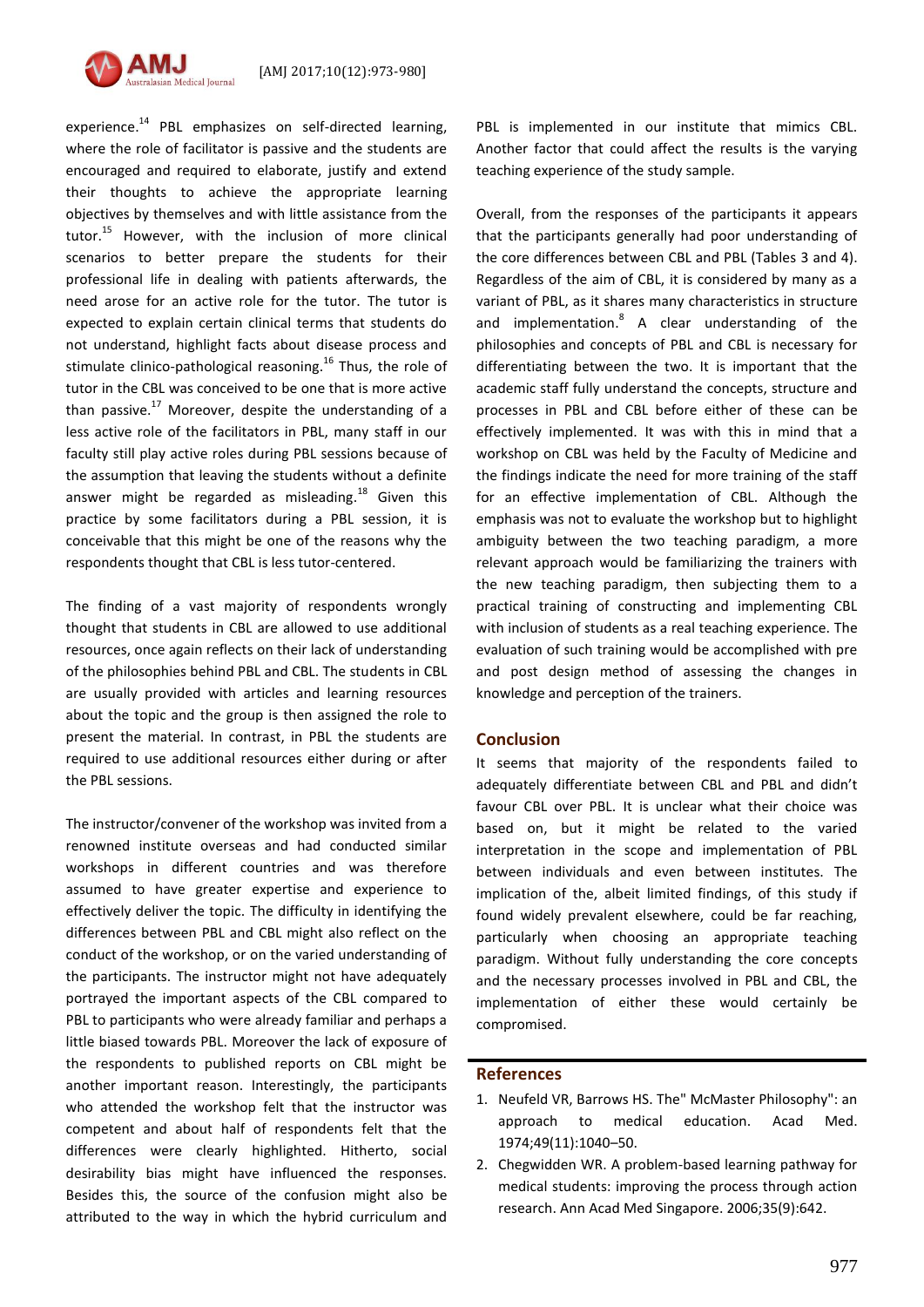

- 3. Dolmans DH, De Grave W, Wolfhagen IH, et al. Problem‐ based learning: future challenges for educational practice and research. Med Educ. 2005;39(7):732–41.
- 4. Walker A, Leary H. A problem based learning meta analysis: Differences across problem types, implementation types, disciplines, and assessment levels. IJPBL. 2009;3(1):6.
- 5. Srinivasan M, Wilkes M, Stevenson F, et al. Comparing problem-based learning with case-based learning: effects of a major curricular shift at two institutions. Acad Med. 2007;82(1):74–82.
- 6. Schmidt HG. Problem‐based learning: Rationale and description. Med Educ. 1983;17(1):11–6.
- 7. Distlehorst LH, Dawson E, Robbs RS, et al. Problembased learning outcomes: the glass half-full. Acad Med. 2005;80(3):294–9.
- 8. Thistlethwaite JE, Davies D, Ekeocha S, et al. The effectiveness of case-based learning in health professional education. A BEME systematic review: BEME Guide No. 23. Med Teach. 2012;34(6):e421–e44.
- 9. Wood DF. ABC of learning and teaching in medicine: Problem based learning. BMJ. 2003;326(7384):328.
- 10. Savery JR. Overview of problem-based learning: Definitions and distinctions. IJPBL. 2006;1(1):3.
- 11. Marzano RJ. What works in schools: Translating research into action. ASCD; 2003.
- 12. McLean SF. Case-Based Learning and its Application in Medical and Health-Care Fields: A Review of Worldwide Literature. Journal of Medical Education and Curricular Development. 2016;2016(3):39–49.
- 13. Williams B. The Implementation of Case-Based Learning-Shaping the Pedagogy in Ambulance Education. Australasian Journal of Paramedicine. 2012;2(3):1.
- 14.Norman GR, Schmidt HG. Effectiveness of problem‐ based learning curricula: theory, practice and paper darts. Med Educ. 2000;34(9):721–8.
- 15. Hmelo-Silver CE, Barrows HS. Goals and strategies of a problem-based learning facilitator. IJPBL. 2006;1(1):4.
- 16. Williams B. Case based learning—a review of the literature: is there scope for this educational paradigm in prehospital education? Emerg Med J. 2005;22(8):577– 81.
- 17. Barrows HS. A taxonomy of problem-based learning methods. Med Educ. 1986;20(6):481–6.
- 18. Woods DR. Problem-based learning: How to gain the most from PBL: DR Woods Waterdown, Ontario; 1994.

# **PEER REVIEW**

Not commissioned. Externally peer reviewed.

# **CONFLICTS OF INTEREST**

The authors declare that they have no competing interests.

# **FUNDING**

None

# **ETHICS COMMITTEE APPROVAL**

This study was approved by institutional ethics committee of Universiti Teknologi MARA.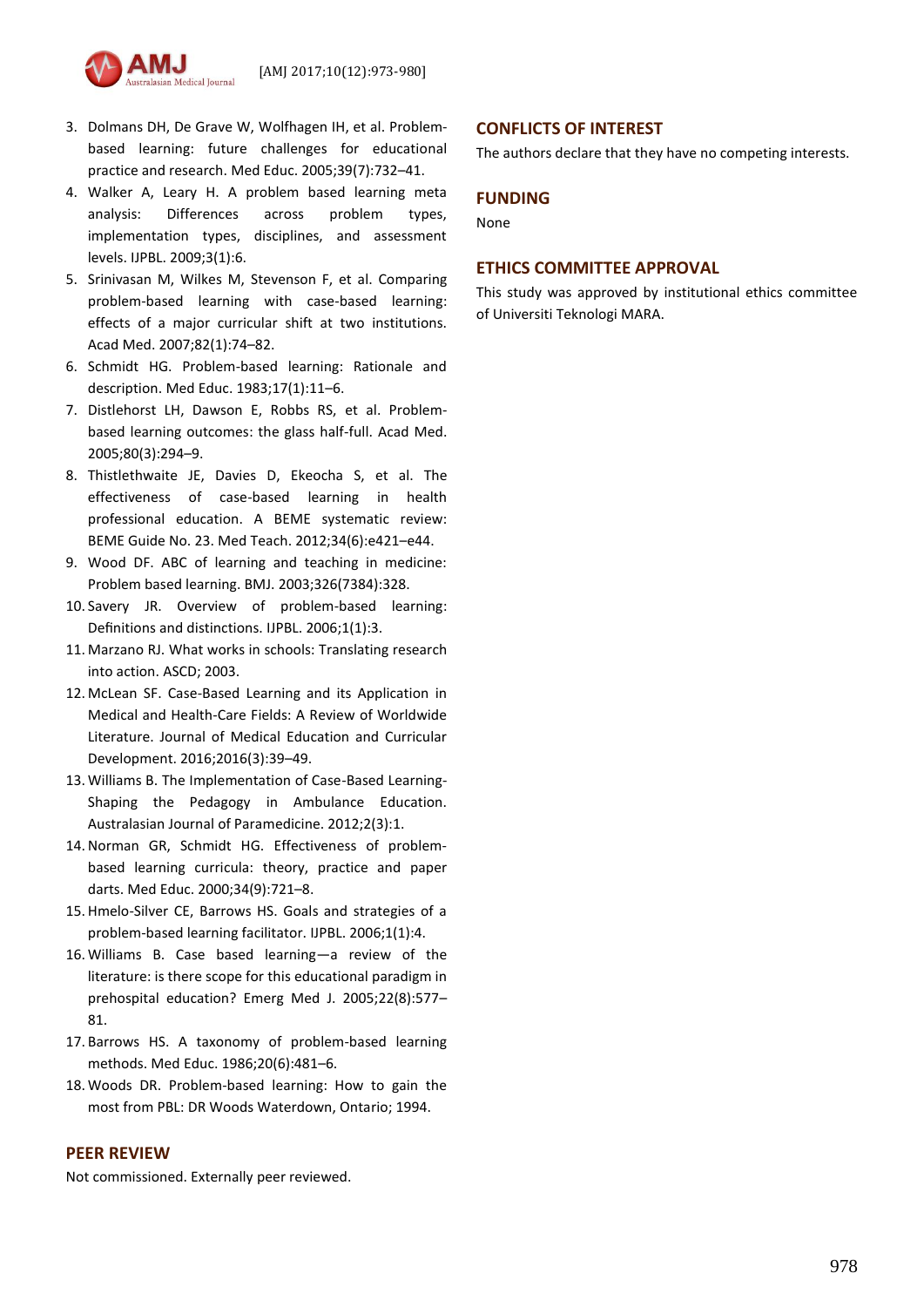

### **Table 2: Characteristics of the respondents**

| <b>Variable</b>                             |                     | N  | %     |
|---------------------------------------------|---------------------|----|-------|
| Sex                                         | Male                | 24 | 41.40 |
|                                             | Female              | 34 | 58.60 |
| Designation                                 | Lecturer            | 12 | 20.70 |
|                                             | Senior Lecturer     | 25 | 43.10 |
|                                             | Associate Professor | 12 | 20.70 |
|                                             | Professor           | 9  | 15.50 |
| Discipline                                  | Preclinical         | 46 | 80.7  |
|                                             | Clinical            | 11 | 19.3  |
| Undergraduate Qualification                 | MBBS, MBChB         | 28 | 87.5  |
|                                             | <b>BSc</b>          | 4  | 12.5  |
| Postgraduate Qualification                  | Master              | 22 | 37.9  |
|                                             | PhD                 | 33 | 56.9  |
|                                             | Fellowship          | 3  | 5.2   |
| level of engagement in PBL facilitation     | Regular             | 40 | 69.0  |
|                                             | Once monthly        | 3  | 5.2   |
|                                             | Replacement         | 11 | 19.0  |
|                                             | Previously          | 4  | 6.9   |
| Age (years) mean (SD)                       | 44.1(12)            |    |       |
| Years of working in education mean (SD)     | 12.2 (12.8)         |    |       |
| Years of teaching PBL curriculum mean (SD)  | 5.7(6.3)            |    |       |
| Years of teaching in this Faculty mean (SD) | 3.5(2.4)            |    |       |

# **Table 3: Respondents' responses to statements on preference of CBL**

| <b>Statement</b>                                                        | No        | Yes       | <b>Not Sure</b> |
|-------------------------------------------------------------------------|-----------|-----------|-----------------|
| CBL is more clinical than basic science oriented                        | 14 (25.5) | 33 (60)   | 8(14.5)         |
| CBL emphasizes on self-directed learning                                | 10(17.9)  | 39 (69.6) | 7(12.5)         |
| CBL provides more opportunities to apply learning to different cases    | 10 (17.9) | 31(55.4)  | 15 (26.8)       |
| CBL permits greater in depth exploration of a single case than does PBL | 14 (25.0) | 28 (50.0) | 14 (25.0)       |
| CBL has a better structured environment that enhances learning          | 11 (19.6) | 29 (51.8) | 16 (28.6)       |
| CBL encourages the use of all learning resources.                       | 9(16.1)   | 38 (67.9) | 9(16.1)         |
| CBL helps to improve diagnostic skills than does PBL                    | 10(18.2)  | 24 (43.6) | 21 (38.2)       |
| CBL uses time more efficiently                                          | 10 (18.2) | 25(45.5)  | 20 (36.4)       |
| CBL allows for a better assessment of students' abilities               | 12 (21.8) | 24 (43.6) | 19 (34.5)       |
| CBL allows for greater emphasis on concepts than that in PBL            | 14 (25.5) | 22 (40)   | 19 (34.5)       |
| CBL emphasizes more on skills than does PBL                             | 15 (26.8) | 27 (48.2) | 14 (25.0)       |
| CBL promotes professional attitude more than that in PBL                | 15(27.3)  | 24 (43.6) | 16(29.1)        |
| CBL emphasizes on understanding the topic more than that in PBL         | 18 (32.1) | 18 (32.1) | 20 (35.7)       |
| CBL allows for greater student participation than does PBL              | 24 (42.9) | 18 (32.1) | 14 (25)         |
| CBL ensures that quiet/shy students to participate in the discussion    | 15 (26.8) | 21(37.5)  | 20 (35.7)       |
| CBL helps to improve lateral thinking than does PBL                     | 11(20.4)  | 19 (35.2) | 24 (44.4)       |